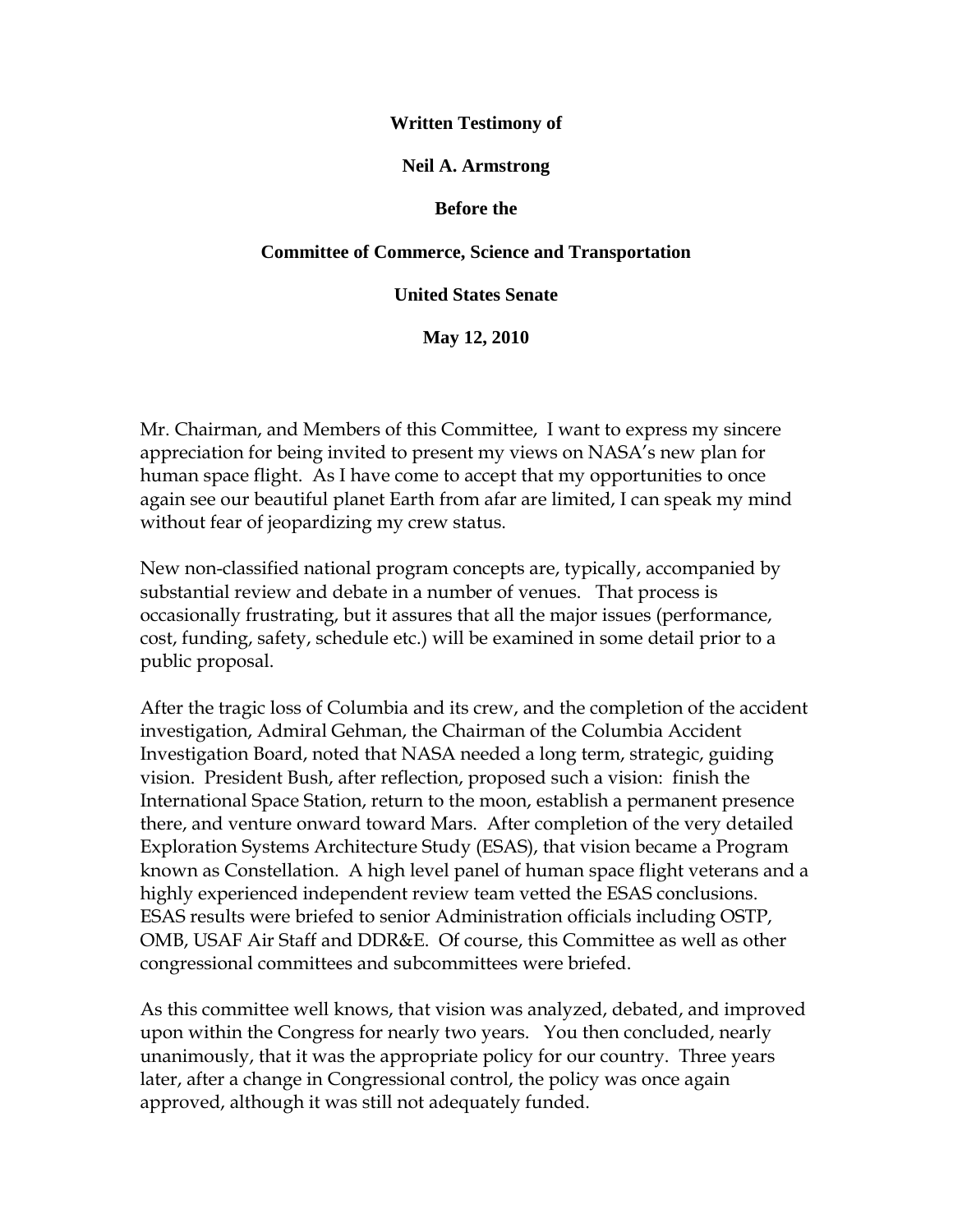With regard to President Obama"s 2010 plan, I have yet to find a person in NASA, the Defense Department, the Air Force, the National Academies, industry, or academia that had any knowledge of the plan prior to its announcement. Rumors abound that neither the NASA Administrator nor the President"s Science and Technology Advisor were knowledgeable about the plan. Lack of review normally guarantees that there will be overlooked requirements and unwelcome consequences. How could such a chain of events happen? A plan that was invisible to so many was likely contrived by a very small group in secret who persuaded the President that this was a unique opportunity to put his stamp on a new and innovative program. I believe the President was poorly advised.

America has invested substantially for more than half a century to acquire a position of leadership in space. But for any organization, a public utility, an airline, a university, or an NFL team, to maintain a leadership position requires steadfast determination and a continuing investment in the future. That investment must be made wisely.

I believe that, so far, our national investment in space exploration, and our sharing of the knowledge gained with the rest of the world, has been made wisely and has served us very well. America is respected for the contributions it has made in learning to sail upon this new ocean. If the leadership we have acquired through our investment is allowed simply to fade away, other nations will surely step in where we have faltered. I do not believe that this would be in our best interests.

I am very concerned that the new plan, as I understand it, will prohibit us from having human access to low Earth orbit on our own rockets and spacecraft until the private aerospace industry is able to qualify their hardware under development as rated for human occupancy. I support the encouragement of the newcomers toward their goal of lower cost access to space. But having cut my teeth in rockets more than 50 years ago, I am not confident. The most experienced rocket engineers with whom I have spoken believe that will require many years and substantial investment to reach the necessary level of safety and reliability. Business analysts believe that at least two qualified competitors would be required to have any chance of reducing ticket prices. They further believe that a commercial market large enough to support even one competitor is unlikely.

If these experts are correct, the United States will be limited to buying passage to the International Space Station from Russia, and will be prohibited from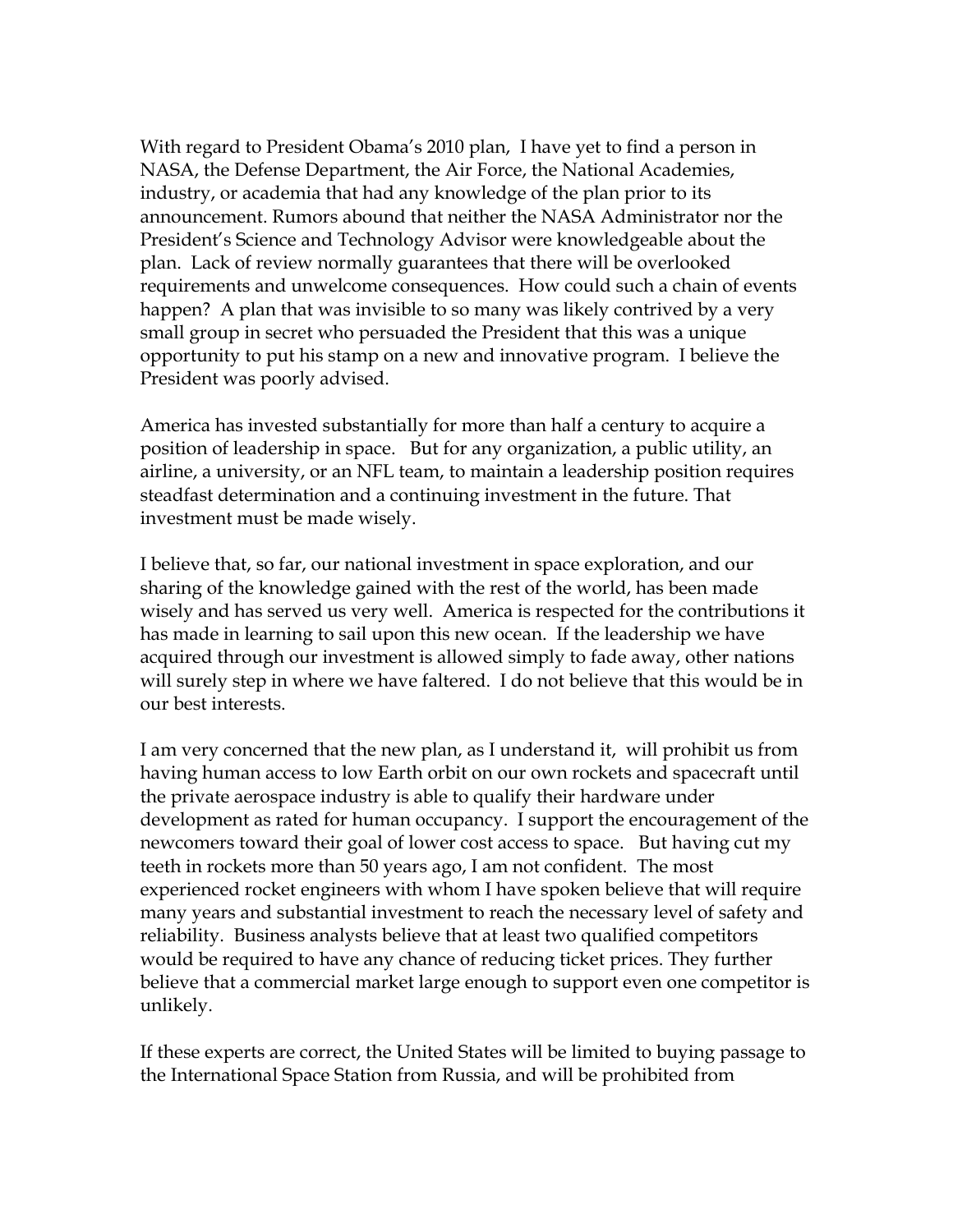traveling to other destinations in LEO, such as the Hubble Space telescope, or any of the frequently mentioned destinations out on the space frontier.

As I examine the plan as stated during the announcement and subsequent explanations, I find a number of assertions which, at best, demand careful analysis, and at worst, do not deserve any analysis.

The Augustine Commission found that "NASA essentially has the resources either to build a major new system or to operate one, but not to do both". In that context, the principal choices would be develop the Constellation Program or to continue to operate the Shuttle and the ISS.

The Shuttle, a stellar low Earth orbit machine, is scheduled for termination this year. It has a great deal of versatility and can do many things well, although the current protocol limits its operation to the ISS orbital inclination. While the Shuttle is four decade old technology, it has been operating well and could be expected to be able to continue to do so for some years if approved. Shuttle operation is, however, very costly. It could not be justified solely as a crew taxi, but would, and should, continue to carry cargo, and continue to perform the many other services it now provides.

The now to be cancelled Constellation program showed promise to fulfill lofty goals with a high level of safety and flexibility. Constellation would also be very costly. Critics claim it is "unexecutable", primarily because it has been under funded.

The new 2010 plan goals are largely undefined in the near term but have been characterized as supporting ISS through 2020 and finding breakthrough technology to allow flying to a near Earth asteroid and to Mars at some time in the future.

These are vastly different plans and choosing the proper path is vital to America's continued space leadership.

## **Orion**

Amendments to the 2010 plan were announced in the President"s April 15 speech at the Kennedy Space Center. He stated that the cancelled Orion Spacecraft would be given new life as an emergency return vehicle from the International Space Station. Such a craft would be necessary if an Orbiter or Soyus was not available, if the ISS had a major emergency, or in case of a medical emergency.

In the first decade of ISS operation we have not needed such a spacecraft, and, hopefully, in the remaining ISS lifetime, we will not need one. However, there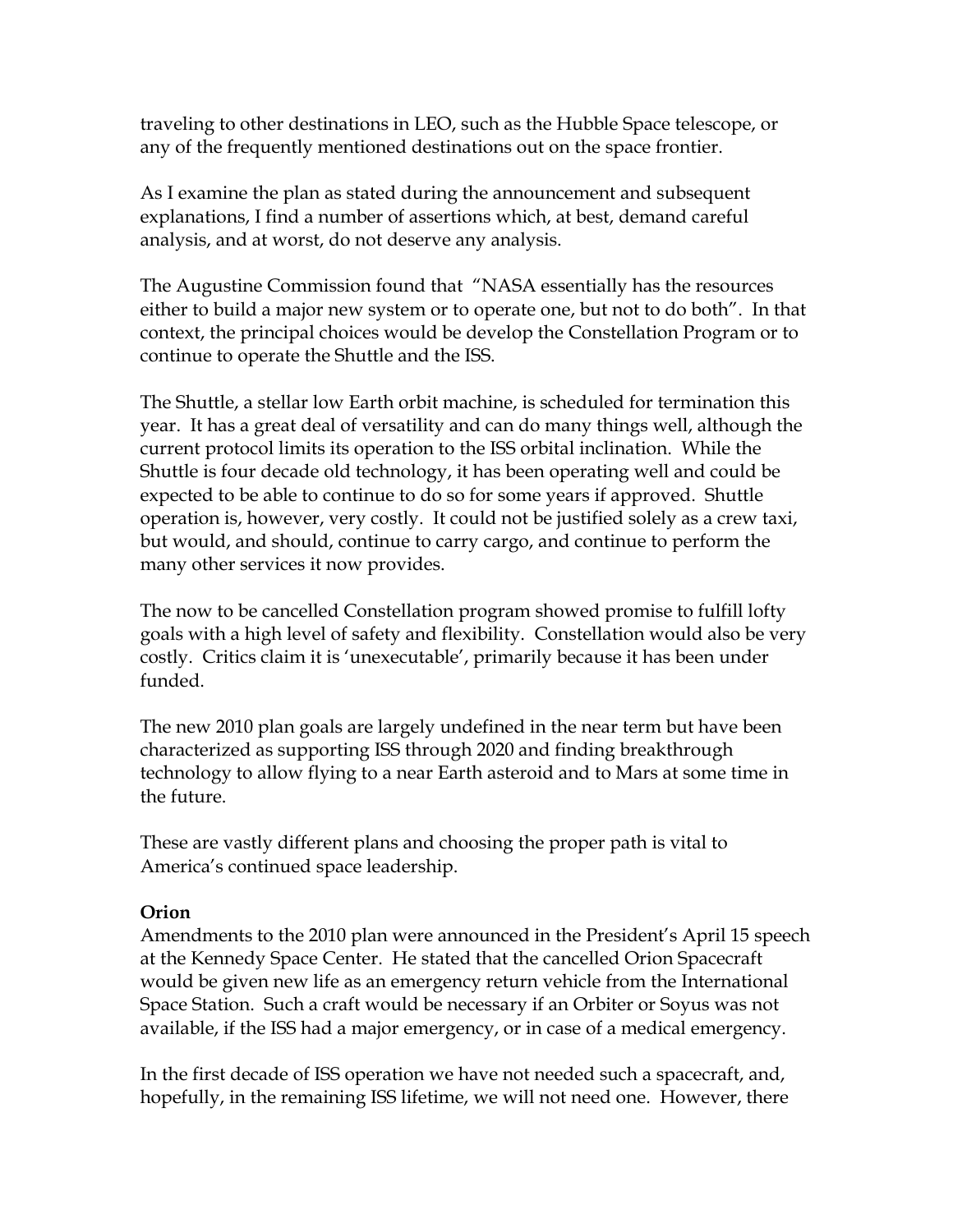certainly is merit in having emergency escape ability. The difficulties crop up when we examine the detail of the requirements necessary for such a vehicle.

Configuration studies of emergency return vehicles have been going on for decades, NASA had a selected vehicle for development, the X-38, a lifting body which had substantial promise, but was cancelled for budgetary reasons in 2002.

The complexities of such a craft, required because of the wide variety of emergency situations that could be encountered, indicated that a near ballistic shape such as Orion would be inferior to a configuration with higher aerodynamic performance.

Because the Orion Light, as described, would be capable of carrying humans on only a return to Earth trajectory and not from Earth to the ISS, its utility would not seem to compare well with the Soyus and its 2-way trajectories that are currently used. The time and cost of this development including the autonomous or remotely controlled rendezvous and docking would appear to be significant. It appears that this would be a very expensive project with limited usefulness.

# **Heavy Lift**

The second Florida announcement concerned studying heavy lift rockets with the objective of choosing a best design by 2015, then beginning construction and test. It was asserted: "That's at least two years earlier than previously planned….and that"s conservative, given that the previous program was behind schedule and over budget." The assertion is disingenuous, in that it is comparing an unknown project in the future with a known project already underway for some years. The 'previous program' is assumed to be the Ares V which depends on the same 5.5 segment SRBs and J-2X engines of the recently cancelled Ares 1. The delay in the Ares 1 development was due to under funding as a result of Shuttle Return to Flight requirements, ISS requirements, 2004 hurricane damage, OMB reductions and FY2010 Budget reductions. The budget reductions for Constellation through 2020 totaled more than 20 billion dollars. Considering those realities, some members of the Augustine Committee concluded that the Ares program was being quite well managed and in reasonably good shape.

Knowledge in Heavy Lift rockets is currently substantial. A great deal of such study has been completed in recent years as a part of the normal NASA and military studies. As of the time I write this testimony, NASA"s web site describes the Ares V as follows: "Under the goals of NASA's exploration mission, Ares V is a vital part of the cost-effective space transportation infrastructure being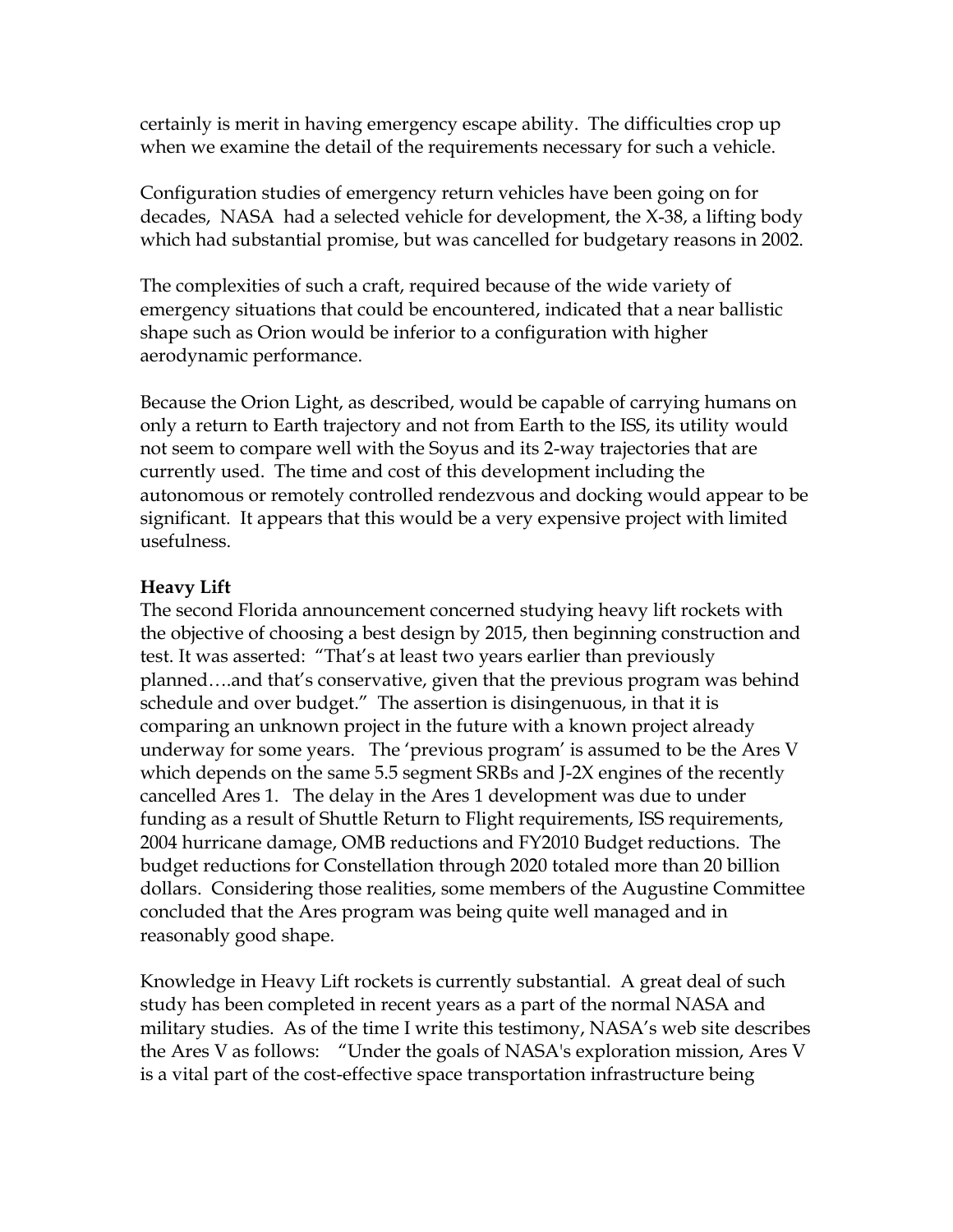developed by NASA's Constellation Program to carry human explorers back to the moon, and then onward to Mars and other destinations in the solar system. "

While Ares has been criticized for being late and over budget, the cause of that condition is largely understood. It seems appropriate that the reason for discarding all this work should be explained to this committee.

A heavy lift rocket derived from the Shuttle (SDHLV) has often been suggested as a useful vehicle and could be produced in far less time than that proposed in the 2010 plan, The technology and hardware, for this development is already largely available and would not require five years of study to implement.

### **Workforce**

The plan"s consequent expected loss of jobs in space communities has been widely reported. This committee knows far more about such matters than I and I will not comment on it. I am concerned, however, about work force issues. Shuttle termination and Constellation cancellation will result in widespread breakup of design, manufacturing, test and operating teams that will be expensive and time consuming to reassemble when they are once again needed.

With the job market so tight, individuals who are in programs expected to be cancelled or cut back are leaving to pick up one of the few available jobs. Some of the best and the brightest are already leaving because of the uncertain future. Maintenance of a quality workforce is vital to a successful spaceflight program and attention to this consequence of the new plan must be considered,

## **Safety**

It was asserted that by buying taxi service to Low Earth Orbit rather than owning the taxis, "we can continue to ensure rigorous safety standards are met". The logic of that statement is mystifying. Does it mean that safety standards will be achieved by regulation, or contract, or by government involvement? Does it mean that the safety considerations in the taxi design, construction and test will be assured by government oversight? The Augustine Committee report is quoted as follows: "Thus, the Committee views any commercial program of crew transport to ISS as involving a strong independent mission assurance role for NASA." The cost of that government involvement will be substantial and that cost must be acknowledged in the total cost of the service.

The private company spacecraft, to my knowledge, have not been as rigorously analyzed for safety as have existing rockets, Ares and shuttle derivatives, but it must be noted that Ares 1 enjoys, by a significant margin, the highest safety rating of the configurations studied.